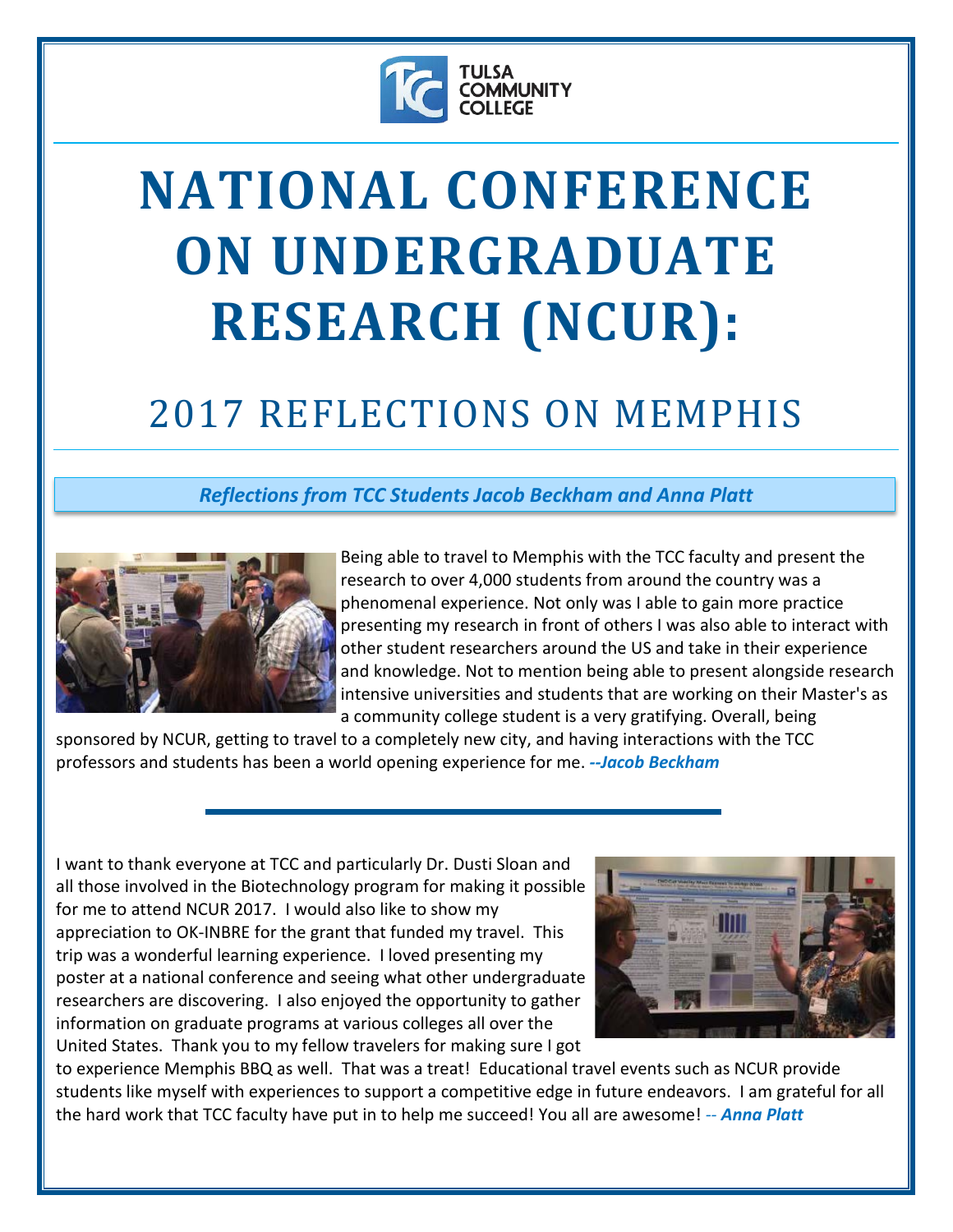## **Reflections from TCC Faculty and Staff**

One of my favorite things about NCUR was that it included many different disciplines which allows students (and faculty!) to be exposed to material they may not have seen before.

I plan on having students present at NCUR next year as I think it will be a benefit for students to present their work and to see other student presentations. *--Chandra Carpenter* 

I am extremely grateful to have had the opportunity to attend NCUR 2017; it was an incredible experience on multiple levels. I was very impressed by not only the quantity, but also the quality of the research that I saw being presented; undergraduate students most definitely can conduct substantive research! Moreover, I was very proud to watch as two bright and exceptionally talented students from TCC presented their work alongside and with equal effectiveness as students from some of our nation's major research institutions. I was especially thrilled to have the rare opportunity to explore and learn about research conducted outside of my own discipline. NCUR helped to broaden my vision of research by an order of magnitude, and I'm very excited about the prospect of engaging my students in multidisciplinary research right here at TCC. Perhaps some of my students will even be in a position to present their own findings at NCUR 2018! *--Neil Enis* 

This conference and trip was a valuable experience to me in several important ways. Having the opportunity to interact with students and colleagues outside of the daily work environment allows for the sharing of ideas about pedagogy, teaching approaches, shared and varied experiences with students, and direct feedback from students about experiences in the classroom. The conference was particularly enlightening for me since I had limited expectations regarding undergraduate engagement with research. I gained a greater appreciation for the level and expectations of what students in their undergraduate career can accomplish. I was particularly curious to see the types of presentations and areas of study outside of the STEM fields and was very pleased to see students doing really excellent and engaging work in the fine arts, performing arts, and social sciences. Further encouragement came from the realization that students represented a wide variety of academic institutions from across the country and not just a select few, elite programs. I'm convinced that many of our students at TCC are in fact capable of producing the level of work found at the conference and I look forward to seeing increasing numbers of TCC students participate in such local, regional, and national events in the coming years. I am inspired to motivate my own students to strive for excellence and accomplish what even they may not have believed possible for their academic development. Thank you for allowing me to take part in this wonderful and thoroughly enjoyable opportunity. *--Rob Katz* 

Traveling to NCUR 2017 was inspirational due to its multidisciplinary scope. I was able to see the types of research going on in humanities classrooms like my own literature and writing ones, as well as expose myself to the work of other fields. Because I take a multidisciplinary approach to my composition classes, it was helpful to see the academic conventions of fields in which my students major, so that I am better able to prepare them for their work in other classes, especially upper-level ones. I also enjoyed seeing our students exposed to the variety of research topics and methods revealed at this conference, including creative performance, and how it shaped their evolving mindset as scholars. Walking the University of Memphis campus was an important reminder of where I have been and where my students are headed, and bringing that mental picture into sharper relief in my mind will benefit my work in preparing students for that goal. *--Susan O'Neal*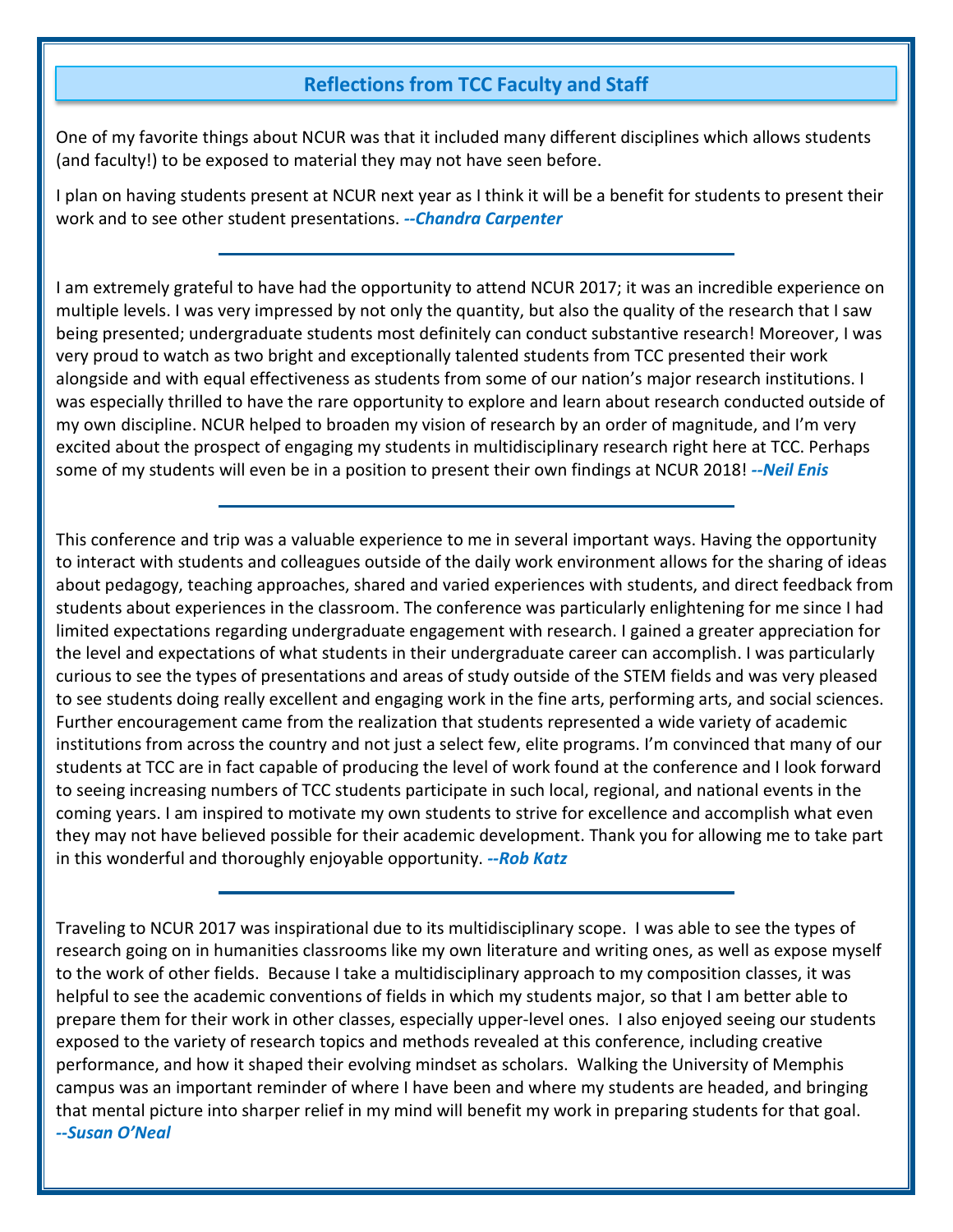Attending NCUR was a great experience for me. The offerings of student research and faculty workshops were vast. The advantages of attending I believe include seeing what research students in your discipline are doing. I was particularly impressed with their knowledge and skills in conducting research as undergraduates. This tells me I need to be involving and pushing my sociology students more in conducting research whether they present at conferences or not. Secondly, if you are wanting to expand your knowledge about other disciplines and see how they are implementing student research there are several opportunities to do so. I was especially impressed with the offerings the conference had in the arts.

My plans for moving forward are to collaborate with a TCC psychology professor next spring where my class identifies and collects data on a social problem and the psychology colleague's class will analyze the data. We plan on our students working on this effort together - teaching each other the processes they have followed. I also will be revamping one of my courses to include testing knowledge and skills development focused on personal and social responsibility (institutional learning outcome). My plan is to conduct pre-post testing; and curricula changes/assessments. I hope to include 1-2 students in this project, maybe using work study students? I am still in the process of working out details.

Lastly, I am looking for ways in which to involve students in research projects in the Fall so that they can apply to present their findings at NCUR next spring, especially because NCUR will be held at UCO in Edmond, Ok. It's so close more of us should take advantage of its proximity. This was more than 5 sentences, but wanted to share everything I am thinking about or working on.

Thanks for all your efforts Diana to push and coordinate student research and collaborative research efforts at TCC. I know it's a thankless, tiring endeavor, but one that we really need, and students are deserving of. *--Gay Phillips* 



I want to thank you for the opportunity to attend the 2017 NCUR conference in Memphis, Tennessee. I was very impressed with the diversity of student projects and the quality of their presentations. Amazing! Attending the conference with colleagues from multiple disciplines was a super fun experience and helped forge new friendships and collaborations. I left the conference with many new creative and innovative ideas! As a Science Club co-sponsor, I plan to have students think about an art piece for next year's Earth Day! Thank you again for the great time! *--Mary Phillips* 

The NCUR conference was great fun! It was inspiring to see so many undergraduate students interested in research. I went to oral presentations, poster presentations, and performing arts presentations. One presentation that stands out was an oral presentation in favor of decreasing prison sentences for minor drug offenses. It was presented as a historical report. This stood out to me because I typically think of research as something that involves data collection and this presenter did not collect data for her research. As I watched the presenter, it dawned on me that undergraduate research does not have to be something complicated. Our students do this type of research all of the time. It would be wonderful to give more of our students the opportunity to present at NCUR. *--Jerilyn Schultz* 

Diana, I really enjoyed the trip to Memphis. It was very educational talking to the students who participated in presenting their research. The high quality of work these undergraduate students are doing is remarkable. This type of program will help students prepare for their upper division classes and continue their research projects. The conference has given me several ideas to think about that I may be able to do with my students. Thank you. *--Mark Swanson*